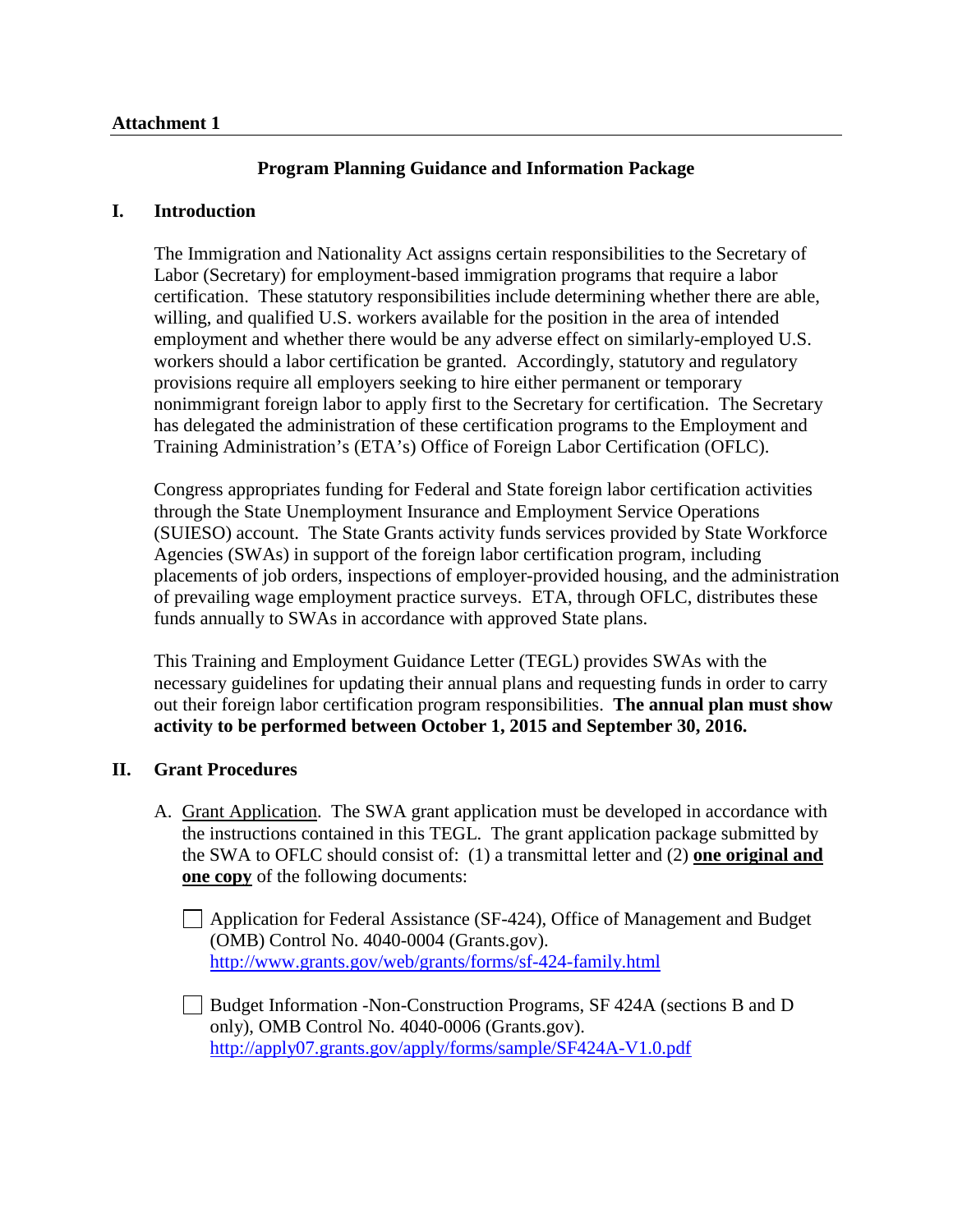### *Important Notes*:

- 1. Submit a justification and supporting documentation for any proposed equipment purchases of \$5,000 or more, in addition to the grant budget form narrative. Prior approval of any equipment exceeding \$5,000 and any contracts/subcontracts must be obtained per 29 CFR 97.32 (equipment) and 29 CFR 97.30 (subgrants/contracts).
- 2. Please submit, in addition to the grant budget form, a narrative including supporting documentation to justify any proposed contracts and/or subcontracts the SWA intends to execute to carry out these grant activities. In addition to the above additional justifications (if needed) and submitting the total grant amount request as specified in the 424 and 424a, please note the application/budget must be based on projected State/territory needs for a period of one year.
- 3. Full-year funding levels will not be confirmed until the annual plans have been reviewed. Please use Attachment 4 to this TEGL as guidance for estimated funding.

FY 2016 Annual Plan

| Foreign Labor Certification Workload (Attachment 2, Section A) |  |
|----------------------------------------------------------------|--|
|----------------------------------------------------------------|--|

- H-2B Program Activities (Attachment 2, Section B)
- H-2A Program Activities (Attachment 2, Section C)
- Cost of H-2A and H-2B Temporary Labor Certification Activities (Attachment 2, Section D)
- Grantee Contact Information (Attachment 2, Section F)
- $\Box$ Annual Plan Certification (Attachment 3)
- B. Grant Submission. A completed grant application package must be submitted by the SWA to OFLC **within 30 calendar days** following the date of issuance of the planning guidance using the following address: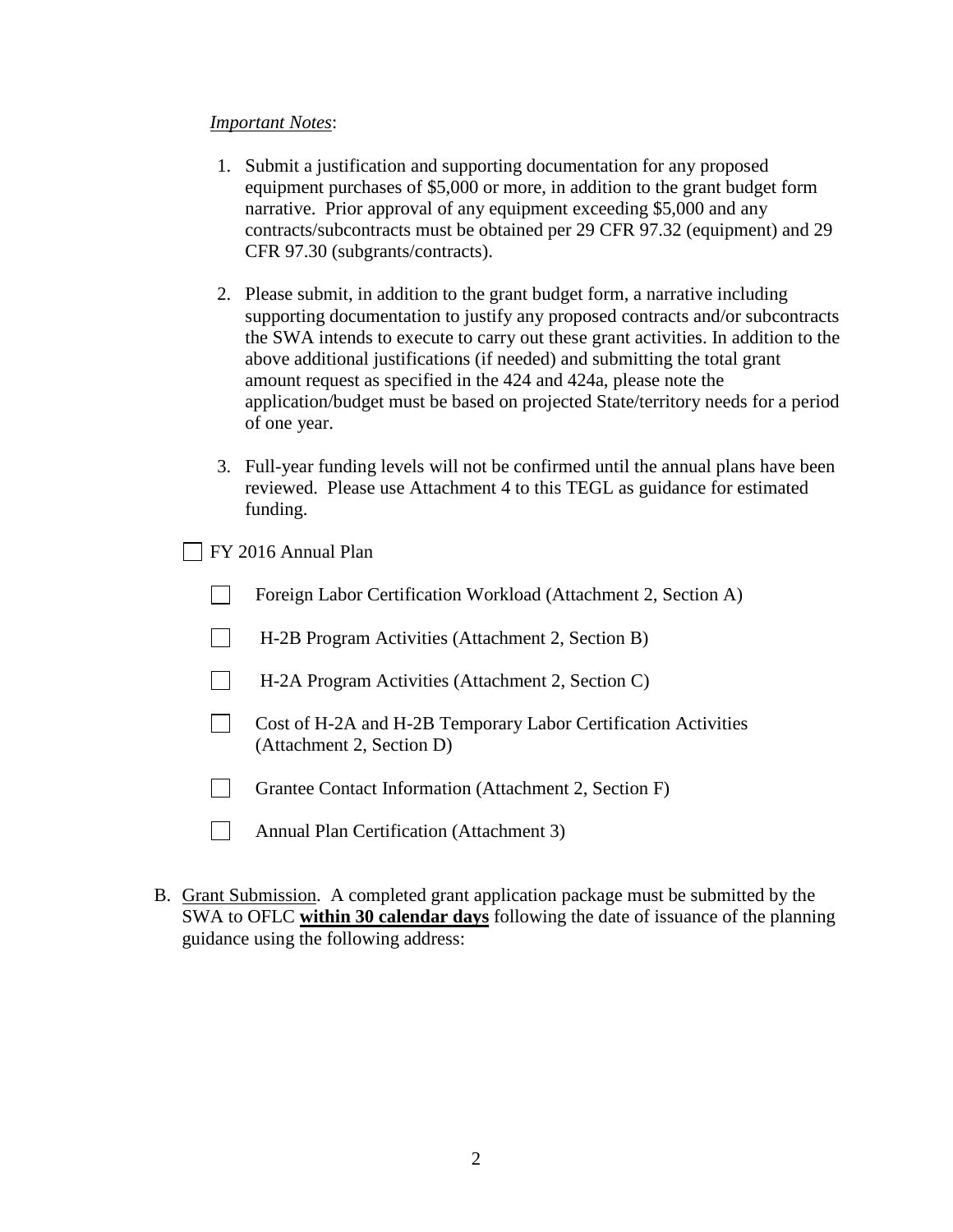Office of Foreign Labor Certification Employment and Training Administration Department of Labor 200 Constitution Avenue, NW Box# 12-200 Washington DC 20210

To expedite review of your grant application package, the preferred method is for SWAs to send a signed and scanned Word or PDF copy of the application to [FLC.Grant@dol.gov.](mailto:FLC.Grant@dol.gov) Please include "*FY 2016 SWA Grant Plan*" in the subject line of the e-mail.

- C. Grant Approval. Within 30 calendar days of receipt, OFLC will review the grant application package and inform the SWA, in writing, of any concerns or deficiencies that may prevent the grant application package from being approved. When it is determined that the grant application package meets the established criteria, the OFLC Administrator will recommend approval to the ETA Grant Officer. After reviewing the approved grant application package from the OFLC Administrator, the ETA Grant Officer will issue the grant, including the approved grant application package and a Notice of Obligation, to the SWA.
- D. Grant Signatures. The SWA's authorized representative must sign all signature pages of the grant application. If that individual has changed from the prior year, you must provide an official letter, on State letterhead, with the grant application package identifying the new authorized representative.
- E. Grant Modifications. The grantee and the ETA Grant Officer, at the recommendation of the OFLC Administrator, may jointly modify the FY 2016 SWA Annual Plan including negotiated changes in program activities (e.g., review of job orders, wage or prevailing practice surveys, etc.) and funding levels during the grant period of performance. Any grant plan modification request must include a transmittal letter, written narrative of the proposed modification(s), revised annual budget, and quarterly spending plan.

In the event that the Secretary is required by future legislation, regulatory action, or a court order to carry out responsibilities related to the administration of foreign labor certification programs not currently anticipated, the OFLC Administrator will notify the SWAs and request that they submit appropriate modifications to their approved grant plans directly to the ETA Grant Officer in order to fully carry out their responsibilities.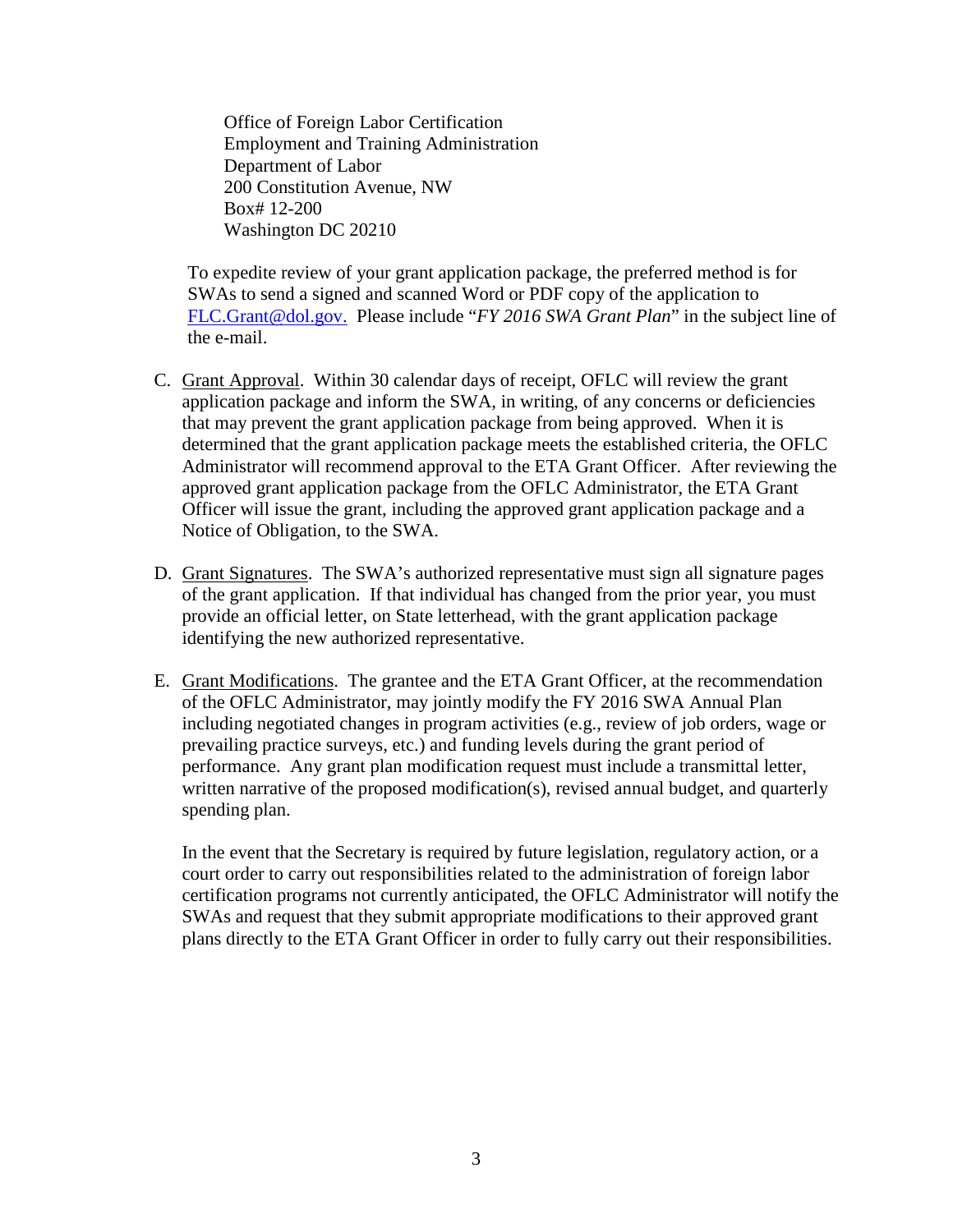# **III. Grant Reporting Procedures**

As a condition of receiving these grant funds, SWAs agree to carry out responsibilities supporting the administration of foreign labor certification programs in accordance with all applicable regulations, policies, procedures, handbooks, manuals, and other directives, including but not limited to 20 CFR parts 655 and 656, 29 CFR Part 97 and 2 CFR Part 225. Financial and programmatic reporting by SWAs enables OFLC to report key information to Congress and OFLC stakeholders regarding the use of grant funds. Accurate reporting of required financial and program management data provides vital information to support future OFLC funding levels and ensure the appropriate management of grant funds.

OFLC is responsible for monitoring these cost-reimbursable grants. Monitoring activities may include: review and recommendation for approval of the grant application package; analysis of expenditure and performance data submitted by grantees; execution of programmatic plan modifications; assessing a grantee's timely and accurate submission of all required reports; and on-site reviews where needed. OFLC will advise SWAs on how to administer the grant in accordance with the approved plan and the terms and conditions of their Wagner-Peyser Annual Grant Funding Agreement.

SWAs will report financial and program management information using the following required reports:

A. Financial Status Report. ETA requires all grant recipients to submit the Form ETA-9130, *U.S. DOL Financial Report* (OMB Control No. 1205-0461) on a quarterly basis providing detailed expenditure information on the grant award activities. The Form ETA-9130 report is due **no later than 45 calendar days after the end of each quarter left in the fiscal year** and must be submitted online through ETA's Grantee Reporting System at

[https://www.etareports.doleta.gov/CFDOCS/grantee\\_prod/reporting/index.cfm.](https://www.etareports.doleta.gov/CFDOCS/grantee_prod/reporting/index.cfm) You can obtain a copy of the Form ETA-9130 at the following Web site: [http://www.doleta.gov/grants/docs/ETA-9130-ESandUI.pdf.](http://www.doleta.gov/grants/docs/ETA-9130-ESandUI.pdf)

| <b>Fiscal Year 2016</b> | <b>Reporting</b><br><b>Months</b> | <b>Report</b><br>Due Date* |
|-------------------------|-----------------------------------|----------------------------|
| $1st$ Quarter           | October – December                | February 14, 2016          |
| $2nd$ Quarter           | January - March                   | May 15, 2016               |
| $3rd$ Quarter           | April – June                      | August 15, 2016            |
| $4th$ Quarter           | $July - September$                | November 15, 2016          |

\* *The reporting system is available 24 hours a day including weekends; however, technical support is not available on weekends.*

If the SWA experiences any technical issues submitting the report, please contact the E-Grants Helpdesk via e-mail at [e-grants.help@dol.gov](mailto:e-grants.help@dol.gov) or phone at (202) 693-2682.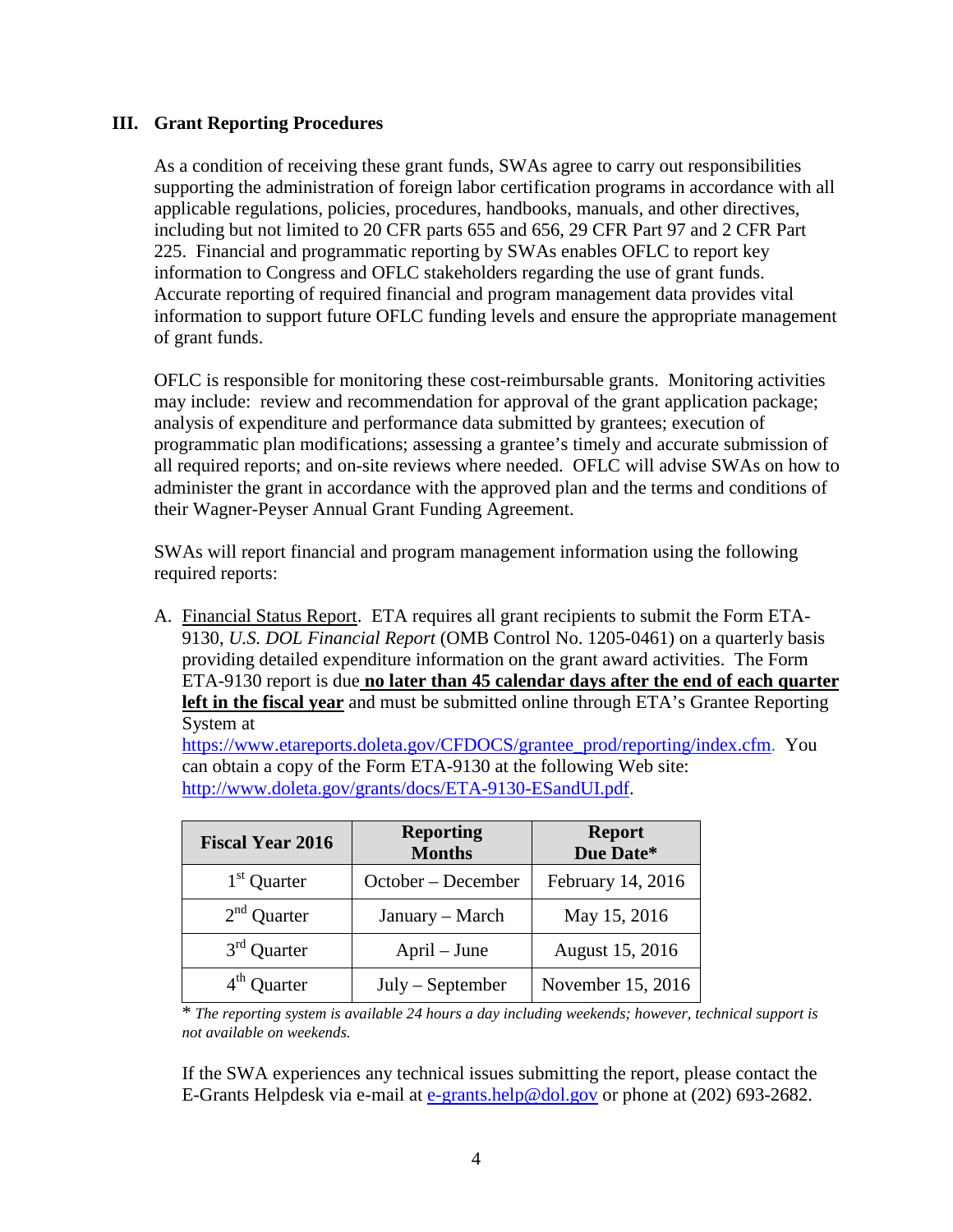### *Important Notes on Allowable Costs*:

- Costs incurred under the grant may only be attributed to activities supporting the direct administration of foreign labor certification programs; and
- Costs may include staff resources, travel expenditures, other direct administrative costs, and indirect/overhead support (where an approved indirect cost plan is in place).
- B. Program Activity Report. To account for work performed under the grant, SWAs must submit the Form ETA-9127, *Foreign Labor Certification Quarterly Activity Report* (OMB Control No. 1205-0457) on a quarterly basis providing detailed information on H-2A and H-2B program activities.

The data required by the Form ETA-9127 are available to the SWAs as part of their routine processing of requests from employers (SWAs currently maintain this data). The Form ETA-9127 report is due **within 2 weeks after the end of each quarter during the fiscal year** and may be submitted by e-mail directly to OFLC at [FLC.Grant@dol.gov.](mailto:FLC.Grant@dol.gov)

OFLC will promptly review the report for completeness and notify the SWA of any inaccuracies or deficiencies requiring correction. You can obtain a copy of the Form ETA-9127 at the following Web site:

| <b>Fiscal Year 2016</b> | <b>Reporting</b><br><b>Months</b> | <b>Report</b><br>Due Date* |
|-------------------------|-----------------------------------|----------------------------|
| $1st$ Quarter           | October – December                | January 15, 2016           |
| $2nd$ Quarter           | January - March                   | April 15, 2016             |
| $3rd$ Quarter           | April – June                      | July 15, 2016              |
| $4th$ Quarter           | $July - September$                | October 15, 2016           |

[http://www.foreignlaborcert.doleta.gov/pdf/9127Instructions\\_Final.pdf.](http://www.foreignlaborcert.doleta.gov/pdf/9127Instructions_Final.pdf)

*\* If the 15th day falls on a weekend (Saturday or Sunday, or Federal holiday), then the report is due the next business day.*

If the SWAs experience any difficulties submitting the report, they may contact the OFLC Grants/Finance Team at [FLC.Grant@dol.gov](mailto:FLC.Grant@dol.gov) or (202) 513-7350.

C. Agricultural Prevailing Wage Survey Reports. A critical component of OFLC's ability to grant a labor certification under the H-2A temporary agricultural program is a finding that the wages of similarly employed U.S. workers are not adversely impacted by the admission of temporary foreign workers. To that end, an employer participating in the program is required to offer and pay the highest of several wages, namely: the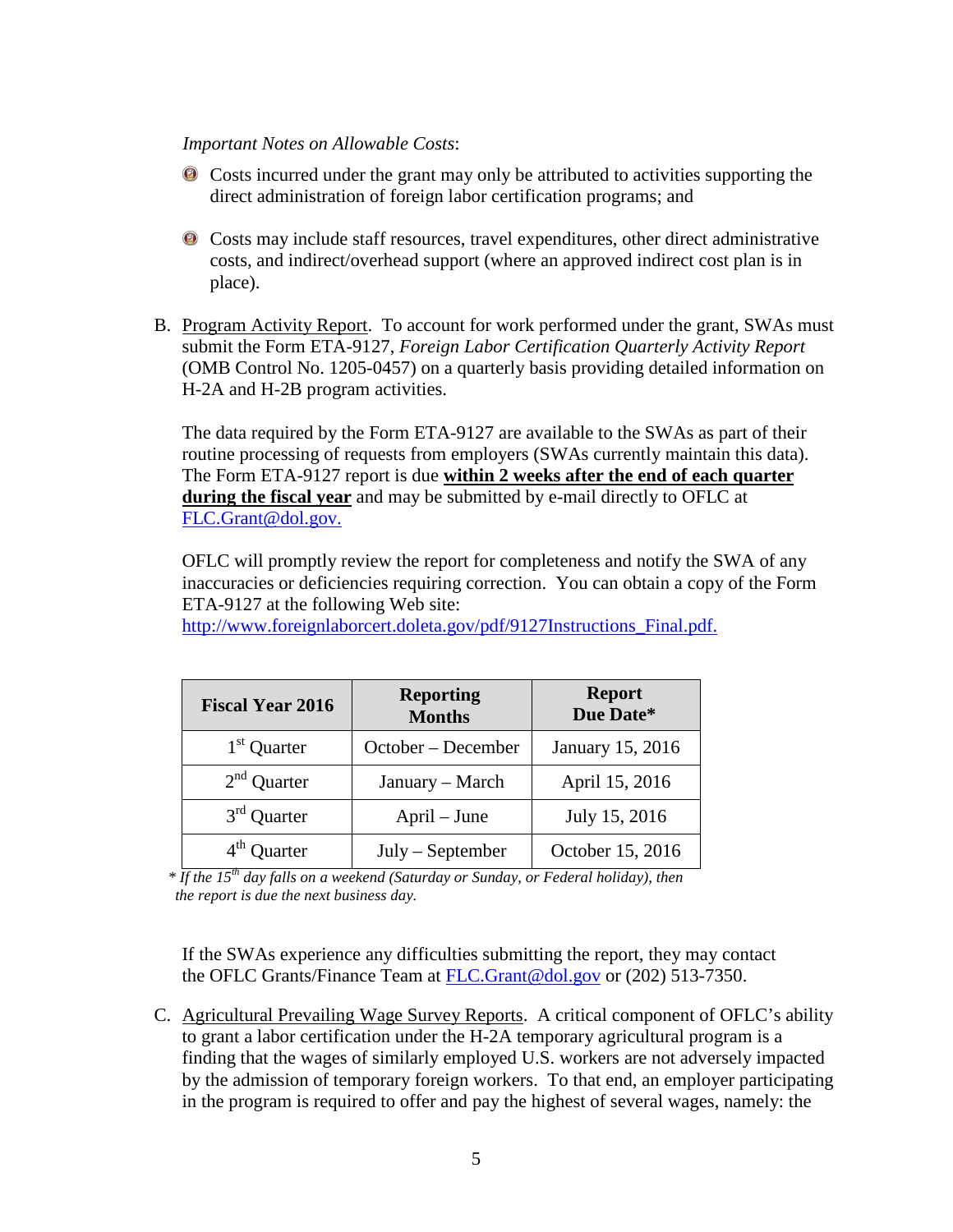Adverse Effect Wage Rate (AEWR), the prevailing hourly wage or piece rate, the agreed-upon collective bargaining wage, or the Federal or State minimum wage, except where a special procedure is approved for an occupation or specific class of agricultural employment (20 CFR 655.120(a)).

SWAs collect and provide vital information to OFLC with respect to whether a prevailing hourly wage or piece rate exists for the occupation or crop in the area of intended employment (also see, 20 CFR 653.501(d)(4)). These employer wage results are collected through survey instruments designed by the SWA, conducted in accordance with the ETA Handbook No. 385, and transmitted to OFLC **as soon as the wage results are completed (based on the SWA's wage survey plan)** using the following standard forms:

ETA Form ETA-232, *Domestic Agricultural In-Season Wage Report* (OMB Control No. 1205-0017) [http://www.foreignlaborcert.doleta.gov/pdf/in\\_season.pdf](http://www.foreignlaborcert.doleta.gov/pdf/in_season.pdf) 

ETA Form ETA-232A, *Wage Survey Interview Record* (OMB Control No. 1205-0017). [http://www.foreignlaborcert.doleta.gov/pdf/wage.pdf.](http://www.foreignlaborcert.doleta.gov/pdf/wage.pdf)

*ETA Forms 232 and 232A may be submitted electronically* at [agwage.surveys@dol.gov](mailto:agwage.surveys@dol.gov) or mailed to the following address:

Office of Foreign Labor Certification Employment and Training Administration Department of Labor 200 Constitution Avenue, NW Box# 12-200 Washington DC 20210

If the SWA experiences any technical issues conducting the prevailing wage survey or submitting the results, please contact the OFLC Temporary Programs Team at [agwage.surveys@dol.gov](mailto:agwage.surveys@dol.gov) or (202) 513-7350.

Agricultural Employment Practice Survey Reports. Department of Labor (Department) regulations 20 CFR 655.122(b) require that each job qualification and requirement listed in the employer's job offer must be bona fide and consistent with the normal and accepted qualifications required by employers that do not use H-2A workers in the same or comparable occupation and crops. In addition, Department regulations allow for certain terms of employment, provided that those terms constitute a prevailing practice. In making a determination as to whether a job offer contains normal and accepted qualifications and requirements or whether a term of employment would be considered a prevailing practice, OFLC may rely on any information or data collected through State-conducted surveys. The SWA is responsible for designing the survey instruments to collect the data and for transmitting the survey results in summary form to the Chicago National Processing Center (NPC) as soon as the employment practice results are completed. Absent employment practice survey results, the SWA will be